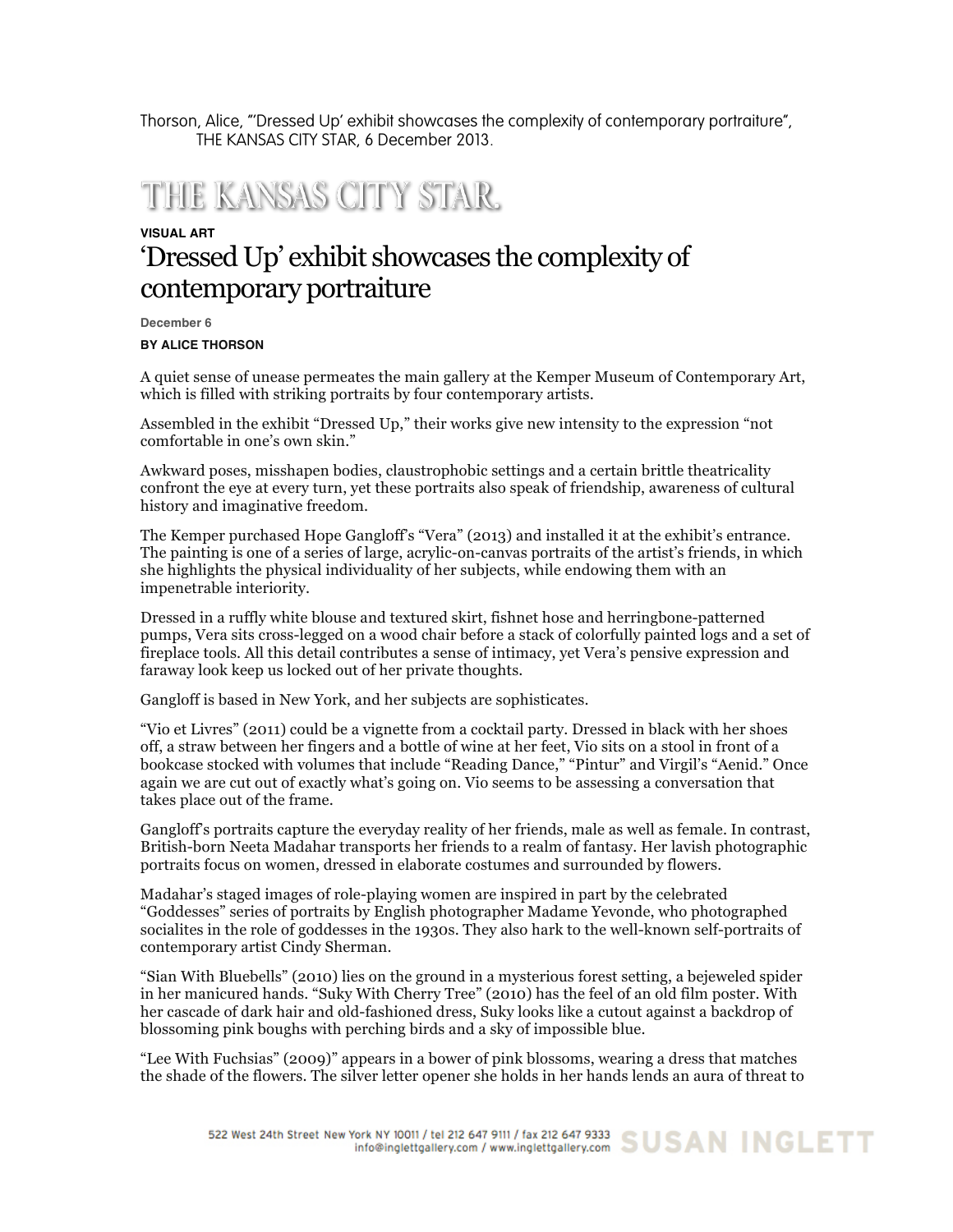this floral fantasia; in contrast, "Laura with Irises" (2010) has fun hamming it up, watering her dress of flowers with a silver watering can.

Madajar's portraits are all very stagey and implausible, and at heart rather sad. Which raises the question: "What's wrong with these women as they are in daily existence?"

Of course, the fashion and glamor industries thrive on female insecurity, a condition abetted by our cultural fixation on celebrities and movie stars. Madajar and her past-their-youth friends bring a touching absurdity to the issue that amounts to a form of resistance.

Nigerian-born Marcia Kure adds cultural and historical scope to this show with photomontages that combine contemporary hip-hop images and Victorian costumes. Her 2010 "Dressed Up" series, which inspired the title of this show, has humor and bite.

Kure's positioning of black male faces and upper bodies above crinoline skirts and bustles asserts their cultural ascendance over a history of colonialism and oppression. But the pairing also serves to feminize these young rappers, in a kind of back-at-ya move against hip-hop misogyny.

In "Dressed Up #3," a young man in a knitted cap and hooded jacket emerges from the stiff bodice of a Victorian dress, holding a net purse in one hand and a red leather glove in the other. In "Dressed Up #6," Kure inserts a black-and-white image of a tattooed black man wearing aviator sunglasses into a ruffled skirt with an elaborately pattered floral overskirt.

Kure's mashups highlight the fashion preoccupations of two cultures light years removed from each other. The pairing is most surreal in "Dressed Up #1," in which the face of a rapper peers out of a furry hood above an enormous bosom. The figure incorporates an impossibly positioned hand holding a dollar bill, an allusion perhaps to the phenomenal income earned by rappers.

In a group of enigmatic watercolors that incorporate kola nut pigment, Kure stays with the human figure. But they have no faces, just poses and props and evocative titles like "Little Red Riding Hood, acting cool, carrying Big Bad Wolf in her bustle."

In 2011, French diplomat Dominique Strauss-Kahn made headlines when a Guinean immigrant maid at a New York hotel accused him of sexual assault. The following year, Kure did a watercolor series, "The Diplomat and the Chambermaid," in which the interaction of biomorphic quasifigural shapes carries a hint of sexual suggestion.

Her most recent "Mask Series," featuring collaged fragments of high-fashion images, are simple and striking, exacting a revenge of sorts on the shallowness of fashion magazines and the messages they send to women.

Texas-based Trenton Doyle Hancock is well known for his "Mounds vs. Vegans" narrative of good and evil. The Kemper exhibit focuses on his recent variation of the dome-like evil Vegans, freed from their role in the narrative's battles and massacres.

In his earlier narrative, the Vegans played a malevolent role, but in the prints and paintings here they seem embatttled and haunted. In the painting, "A Hello Hollow Lullaby" (2008), vacant eyeholes, like arched entryways, pierce a dome-like head, cut off at the bottom so that it seems to be sinking or rising from a watery horizon. Hancock painted the dome with festive multicolored daubs, as if the multicolored raindrops that fall from the sky had splattered and stuck.

Hancock has described his characters as projections of himself. In "Mold," the dome head is ringed with scraps of fake fur and cutout bits of pink paper, and the eyeholes are surrounded by popping red veins. Frazzled is the word, yet he maintains his equilibrium while being pelted with green raindrops.

Perhaps for Hancock, the act of making allays fears and doubts, making his works testaments to the grounding power of art. One of his prints depicts a bucket filled with ribbons of color, one of the tools of his trade, each labeled by name. What eludes words — but not his powers of visual expression — is the complex of thoughts and feelings contained within those dome-like Vegan heads.

522 West 24th Street New York NY 10011 / tel 212 647 9111 / fax 212 647 9333 SUSAN INGLETT